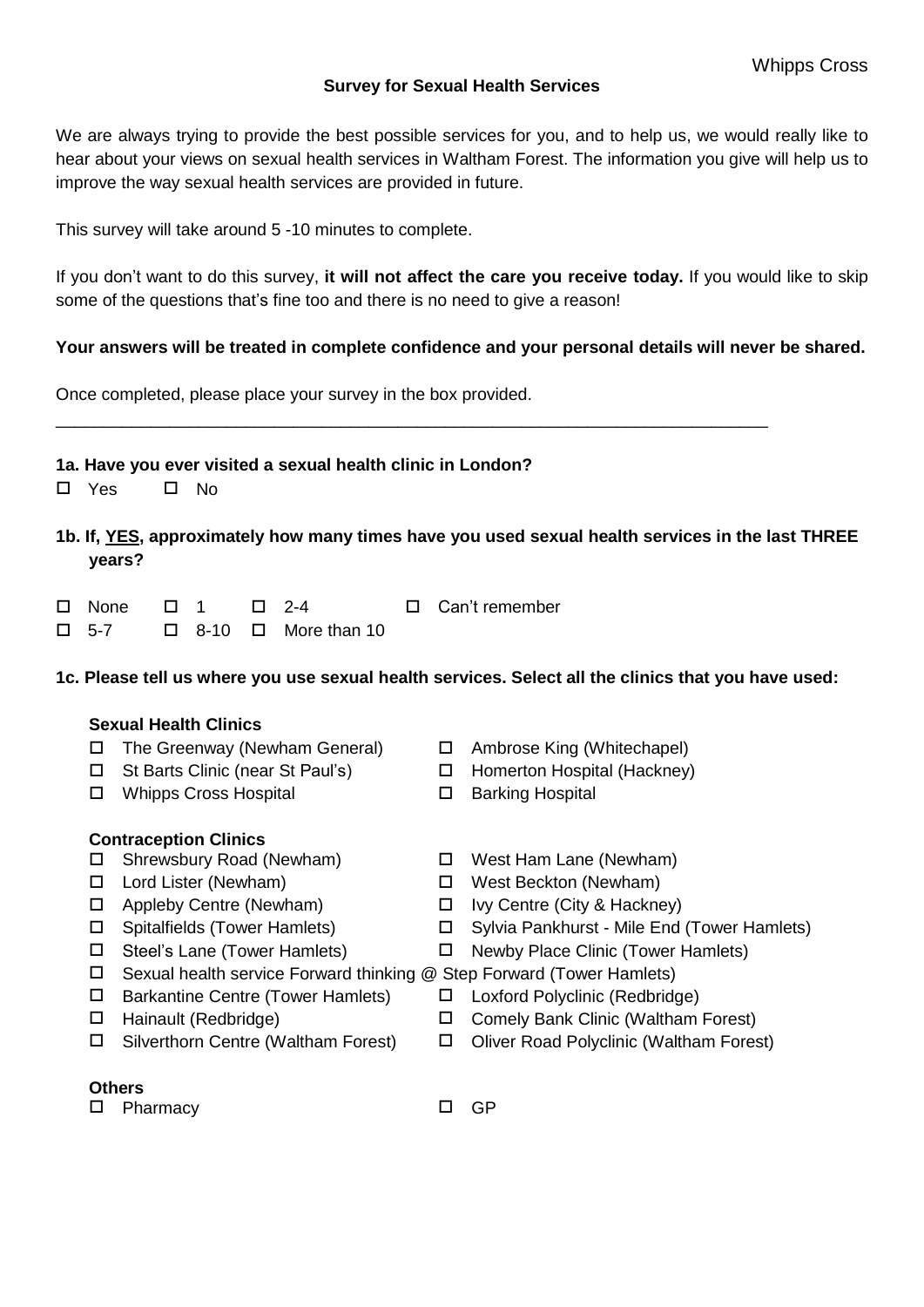# **2. Please tell us the MAIN REASONS why you attend sexual health services? Select a maximum of THREE (3):**

| □  | You have symptoms and think you might have a sexually transmitted infection (STI)                                   |  |  |  |  |  |  |  |  |
|----|---------------------------------------------------------------------------------------------------------------------|--|--|--|--|--|--|--|--|
| □  | You have had unprotected sex and want to get checked (no symptoms)                                                  |  |  |  |  |  |  |  |  |
| □  | You think you may have a health problem that is not sexually transmitted e.g. problems<br>having sex                |  |  |  |  |  |  |  |  |
| □  | You are planning to have unprotected sex and want to get checked (no symptoms).                                     |  |  |  |  |  |  |  |  |
| □  | You were contacted by a partner or clinic because they think you might be at risk of having<br>an STI (no symptoms) |  |  |  |  |  |  |  |  |
| □  | You have started a new relationship and want to get checked                                                         |  |  |  |  |  |  |  |  |
| □  | You would like a routine check-up (no symptoms)                                                                     |  |  |  |  |  |  |  |  |
| П. | You would like contraception (Please tell us which kind)                                                            |  |  |  |  |  |  |  |  |
|    | Pill<br>$\Box$ Coil $\Box$ Implant $\Box$ Morning after pill<br>□                                                   |  |  |  |  |  |  |  |  |
|    |                                                                                                                     |  |  |  |  |  |  |  |  |
|    | □                                                                                                                   |  |  |  |  |  |  |  |  |
| □  | You would like contraception removed (Please tell us which kind)                                                    |  |  |  |  |  |  |  |  |
|    | Coil<br>Implant<br>0<br>$\Box$                                                                                      |  |  |  |  |  |  |  |  |
| □  | You would like a pregnancy test                                                                                     |  |  |  |  |  |  |  |  |
| □  | You need a referral for a termination of pregnancy                                                                  |  |  |  |  |  |  |  |  |
| □  | You need a cervical smear test                                                                                      |  |  |  |  |  |  |  |  |
| □  | You are worried and would like advice                                                                               |  |  |  |  |  |  |  |  |
| □  | Other (please tell us below)                                                                                        |  |  |  |  |  |  |  |  |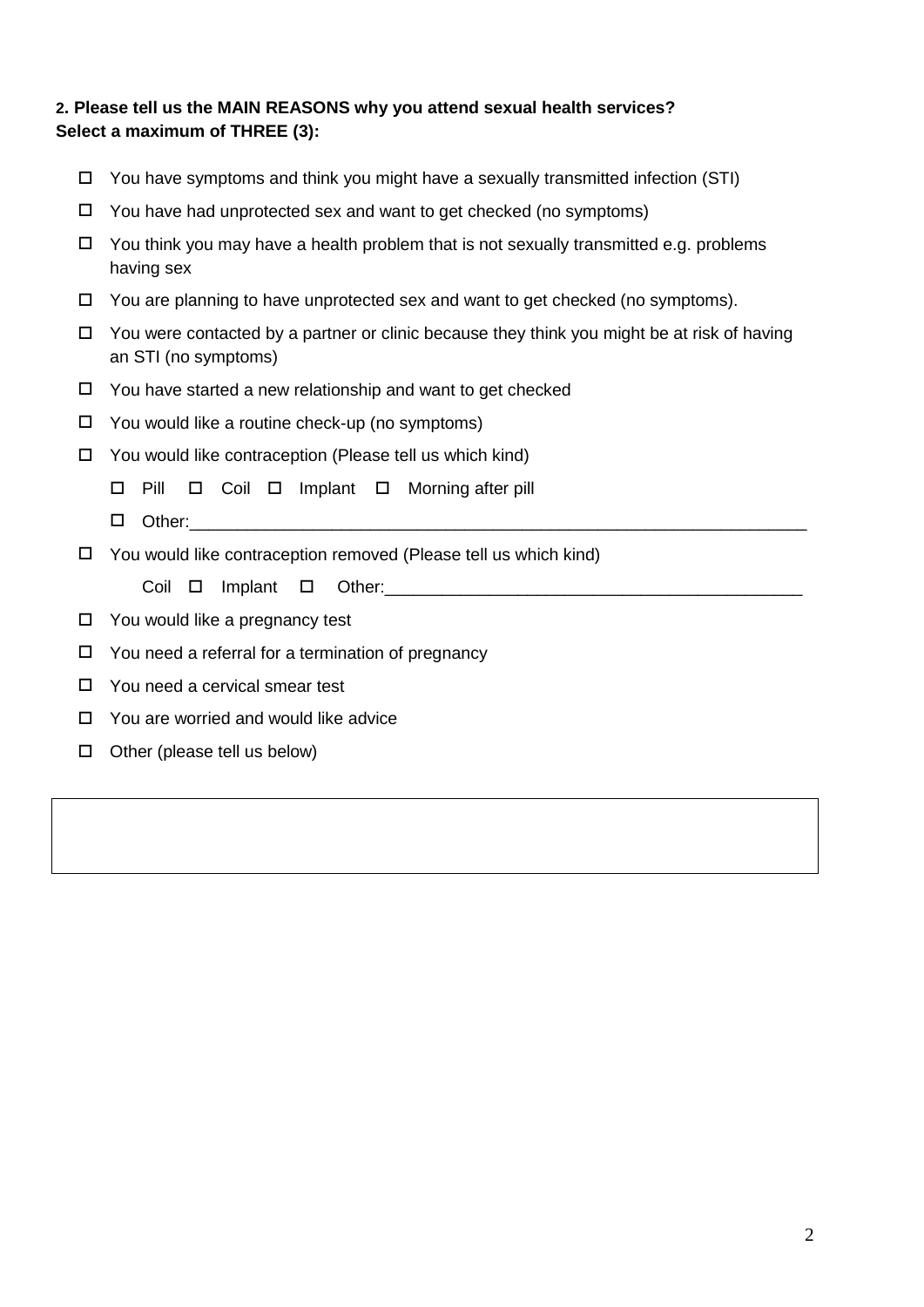# **3. How did you find out about the sexual health clinic you use most often? Please choose ONE (1):**

- □ Online search (e.g. Google)
- $\Box$  Telephone advice line (such as NHS 111)
- □ A GP or other healthcare professional told you about it
- □ Advert or article about the clinic in a magazine or newspaper
- □ A friend/family member told you about it
- $\square$  Telephone directory
- $\Box$  Other (please tell us below)

### **4. What is most important to you when choosing a sexual health service? Please choose THREE (3) reasons:**

|   | It's close to my home                               | ΙI           | It's close to my work/study place                      |
|---|-----------------------------------------------------|--------------|--------------------------------------------------------|
| ⊔ | It has good transport like a tube or bus<br>stop)   | $\mathbf{L}$ | It looks nice inside                                   |
|   | It's welcoming                                      |              | Waiting times are not too long (less than one<br>hour) |
| ப | The staff are welcoming and don't judge<br>me       | ш            | I can book appointments by phone                       |
| ப | I can book appointments online                      | ப            | The opening times are suitable for me                  |
|   | It's confidential                                   | H            | It is a specialist service                             |
|   | I have a choice of male or female<br>nurses/doctors |              |                                                        |
|   | Other (please describe)                             |              |                                                        |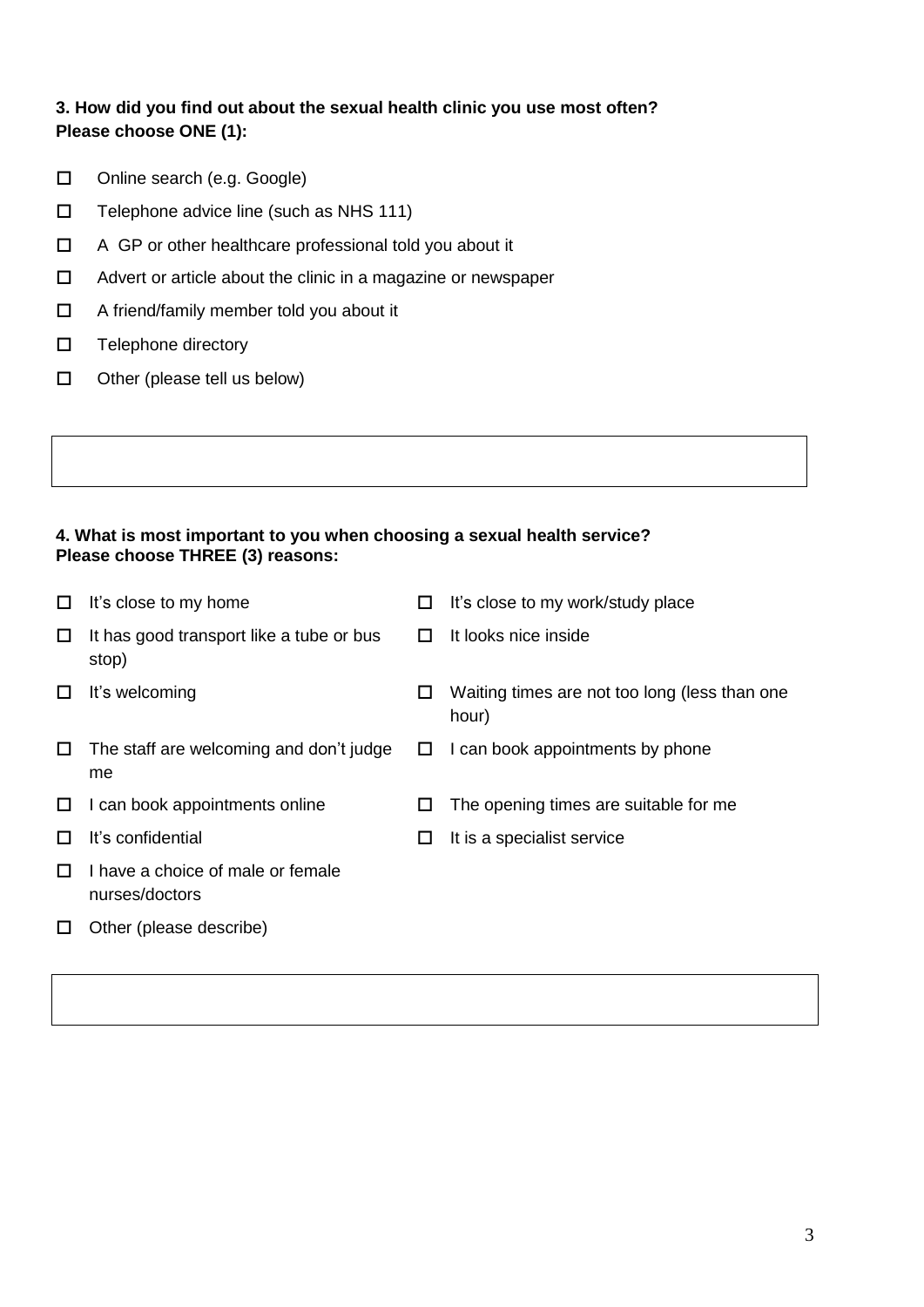# **5. (This question is aimed at women only) Would you prefer contraception and STI testing / treatment in the same clinic or in two different clinics?**

- I would prefer **one** clinic, which offers STI testing, treatment and contraception altogether
- I would prefer **two** clinics, one for STI testing/treatment and a separate clinic for contraception
- □ No preference
- $\Box$  It depends (please briefly say why)

## **6. Would you use a GP or pharmacist (chemist) for STI testing/ treatment and for contraception services?**

| <b>GP</b> |                                          |   | <b>Pharmacist</b>                                                  |
|-----------|------------------------------------------|---|--------------------------------------------------------------------|
| □         | Yes – STI testing and treatment services |   | $\Box$ Yes – STI testing and treatment services                    |
| □         | Yes – contraception services             | ш | Yes – Emergency Hormonal Contraception<br>(the morning after pill) |
|           | No (Tell us why below)                   | ш | Yes – Oral Contraception                                           |
|           |                                          | □ | No (Tell us why below)                                             |
|           |                                          |   |                                                                    |
|           | If you answered "no". Tell us why        |   |                                                                    |
|           |                                          |   |                                                                    |

### **If you answered "no". Tell us why GP**

**Pharmacist**

## **7. Did you know that you can get a free HIV testing kit online?**

This kit can be ordered online for free and involves taking a small sample of blood and sending it back for results

□ Yes □ No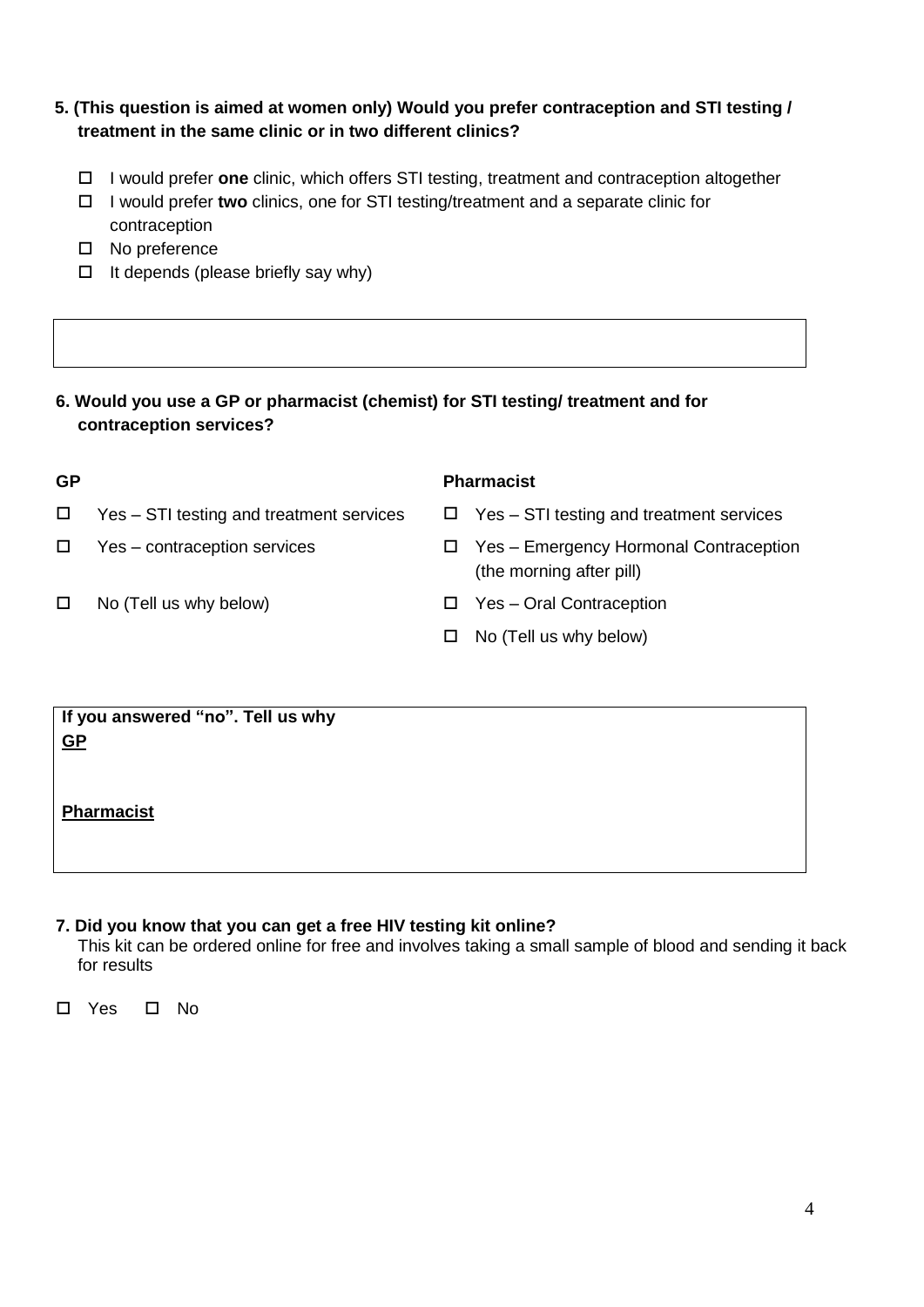### **8. Would you consider using a free STI /HIV testing kit?**

This kit can be ordered online for free and sent to your home or to an address of your choice (including a clinic or pharmacy). You then take a small sample of blood and send it back for results

|                                | $\Box$ Yes, I already use them $\Box$ Yes, I would like to use one |
|--------------------------------|--------------------------------------------------------------------|
| $\Box$ No (please tell us why) | $\Box$ Not sure (please tell us why)                               |

#### **9. Would using this testing kit have avoided your visit to sexual health clinic?**

- $\Box$  Yes, I already use them  $\Box$  Yes, I would like to use one
- $\Box$  No (please tell us why)  $\Box$  Not sure (please tell us why)

#### **10. How old are you?**

| □      | Under 18                                            | $\Box$ | 35-44             | $\Box$ | 65-74             |  |
|--------|-----------------------------------------------------|--------|-------------------|--------|-------------------|--|
|        |                                                     |        |                   |        |                   |  |
| □      | $18 - 24$                                           | $\Box$ | 45-54             | $\Box$ | - 75              |  |
| □      | 25-34                                               | $\Box$ | 55-64             | $\Box$ | Prefer not to say |  |
|        |                                                     |        |                   |        |                   |  |
|        | 11. Are you:                                        |        |                   |        |                   |  |
| □      | Male                                                | □      | Intersex          |        |                   |  |
| □      | Female                                              | $\Box$ | Prefer not to say |        |                   |  |
| $\Box$ | Transgender male                                    | $\Box$ |                   |        |                   |  |
| □      | Transgender female                                  |        |                   |        |                   |  |
|        |                                                     |        |                   |        |                   |  |
|        | 12. How would you describe your sexual orientation? |        |                   |        |                   |  |
| $\Box$ | Homosexual/Gay or Lesbian                           |        |                   | $\Box$ |                   |  |
| □      | Heterosexual/Straight                               |        |                   | □      | Prefer not to say |  |

Bisexual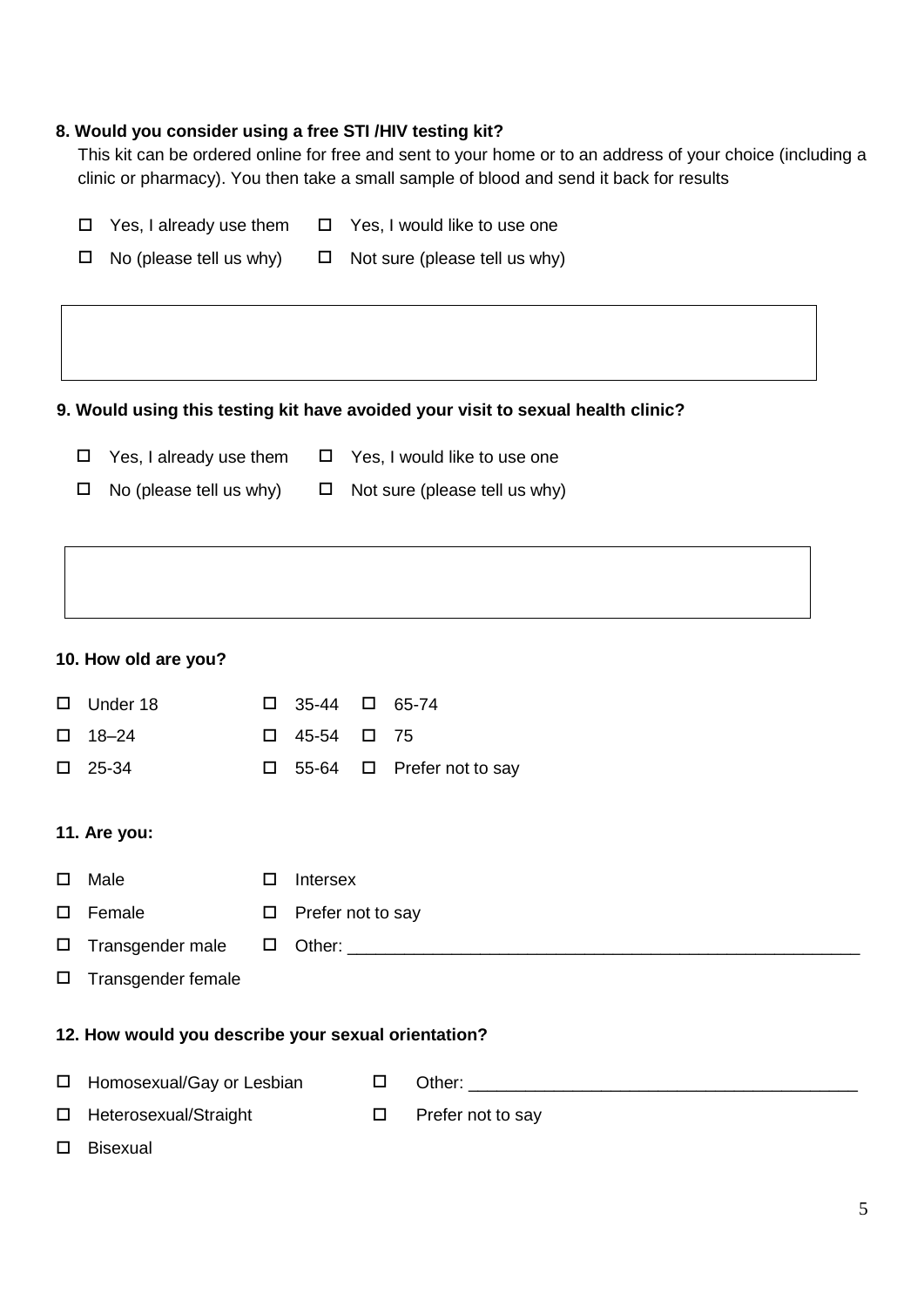|                       | 13. Do you consider yourself as having a disability?                               |                       |                                                                                   |   |                            |                       |   |                                                                                                             |
|-----------------------|------------------------------------------------------------------------------------|-----------------------|-----------------------------------------------------------------------------------|---|----------------------------|-----------------------|---|-------------------------------------------------------------------------------------------------------------|
| □                     | Yes<br>□                                                                           | No                    |                                                                                   |   | □                          |                       |   | Prefer not to say                                                                                           |
|                       | 14. How would you describe your ethnicity?                                         |                       |                                                                                   |   |                            |                       |   |                                                                                                             |
| <b>White</b>          |                                                                                    |                       |                                                                                   |   |                            |                       |   |                                                                                                             |
| $\Box$                | English/Welsh/Scottish/Northern Irish/British                                      |                       |                                                                                   | □ | Charedi                    |                       | □ | Irish                                                                                                       |
| $\Box$                | Gypsy or Irish Traveller                                                           |                       |                                                                                   | □ | Turkish                    |                       | □ | Any other white background                                                                                  |
| ப                     | <b>Mixed/multiple ethnic groups</b><br>White and Black Caribbean                   |                       |                                                                                   | □ | White and Black African    |                       |   |                                                                                                             |
| □                     | White and Asian                                                                    |                       |                                                                                   | □ |                            |                       |   | Any other Mixed/multiple ethnic background                                                                  |
| ப                     | <b>Asian or Asian British</b><br>Indian                                            |                       |                                                                                   | □ | Chinese                    |                       |   |                                                                                                             |
| □                     | Pakistani                                                                          |                       |                                                                                   | □ | Vietnamese                 |                       |   |                                                                                                             |
| □                     | Bangladeshi                                                                        |                       |                                                                                   | □ | Any other Asian background |                       |   |                                                                                                             |
| $\Box$                | <b>Black/African/Caribbean/Black British</b><br>Nigerian                           |                       |                                                                                   | □ | African - other            |                       |   |                                                                                                             |
| □                     | Ghanaian                                                                           |                       |                                                                                   | □ | Caribbean                  |                       |   |                                                                                                             |
| □                     | Somali                                                                             |                       |                                                                                   | □ | Any other Black background |                       |   |                                                                                                             |
| ப                     | Other ethnic group<br>Arab                                                         |                       |                                                                                   | □ | Any other ethnic group     |                       |   |                                                                                                             |
| ப                     | Prefer not to say                                                                  |                       |                                                                                   |   |                            |                       |   |                                                                                                             |
|                       | 15. Where do you live?                                                             |                       |                                                                                   |   |                            |                       |   |                                                                                                             |
| □<br>□<br>□<br>□<br>□ | Hackney<br>Newham<br><b>Tower Hamlets</b><br>Somewhere else in London<br>Islington | □<br>□<br>□<br>□<br>□ | Camden<br><b>Waltham Forest</b><br>Redbridge<br>Westminster<br>Barking & Dagenham |   |                            | ப<br>□<br>□<br>□<br>□ |   | City of London (The Square Mile)<br>In England but outside London<br>Scotland, Wales, N Ireland<br>Overseas |
|                       | 16. Do you have any other comments you would like to make?                         |                       |                                                                                   |   |                            |                       |   |                                                                                                             |

Yes No